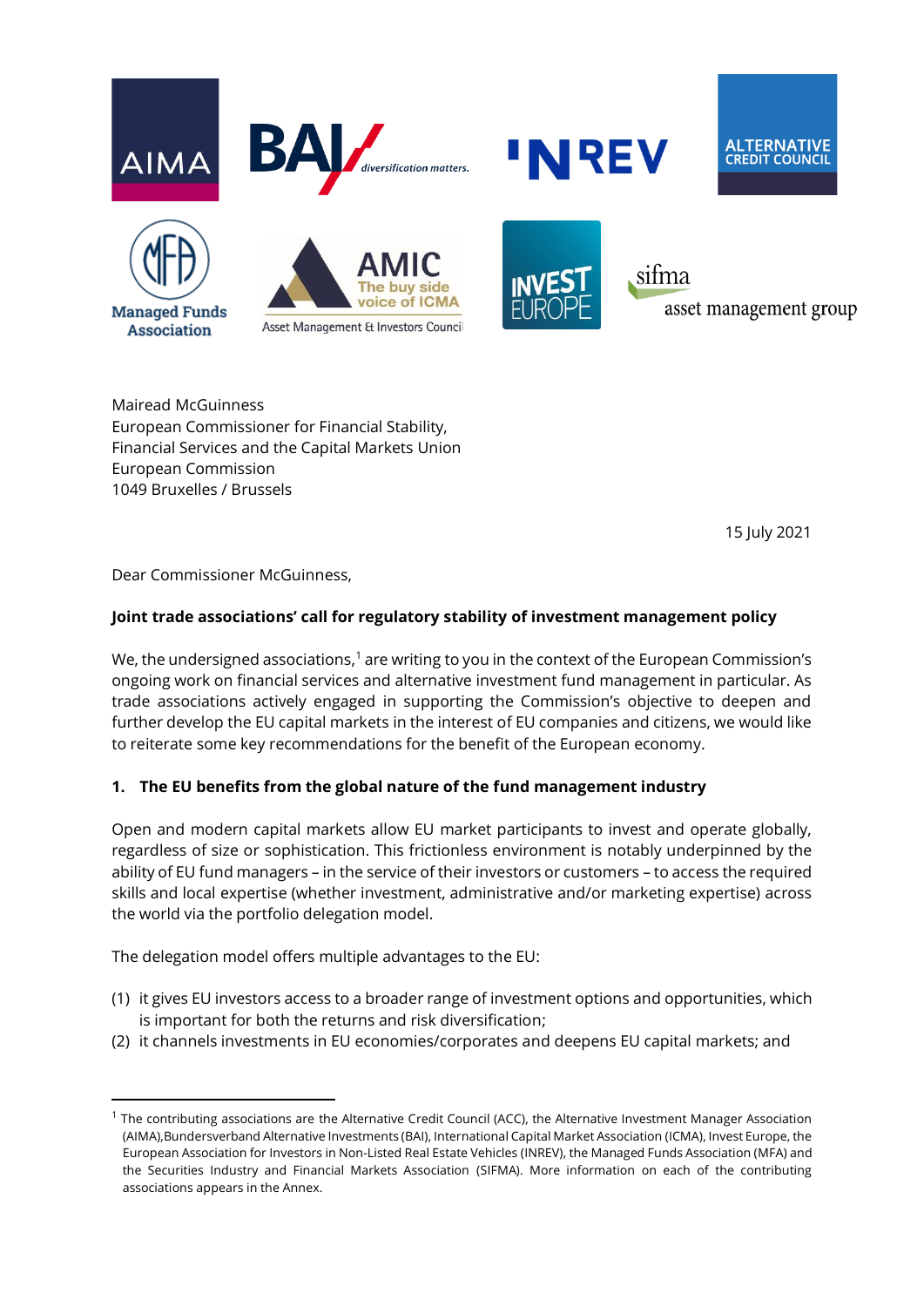(3) it allows European asset managers to achieve operational efficiency by building on internal and external expertise and to remain competitive vis-à-vis overseas managers.

Curbing delegation beyond what is currently authorised under the AIFMD could potentially be a serious setback for EU investors and asset managers and would be detrimental to the global attractiveness and competitiveness of EU capital markets.

We stand ready to continue to cooperate with the Commission on how to further strengthen the fund management industry in the EU and look forward to a fruitful dialogue in this area.

## **2. The EU fund management regulatory framework is robust and fit for purpose**

The AIFMD was adopted in 2011 and established a solid and effective framework governing all levels of a fund management company. Areas covered include the management of conflicts of interest, liquidity risk management, the use of leverage, the way entire segments of staff are remunerated, how fundsare distributed within the EU or from outside the EU, detailed supervisory reporting from EU and non-EU firms and disclosures to investors. Our members have adapted to these rules, which have become part of their day-to-day operations.

While we appreciate the need to review legislative frameworks on a regular basis, in the case of AIFMD, this has been an on-going process. Indeed, the finetuning of this Directive via level 2, 3 and 4 measures has not stopped since the level  $1<sup>2</sup>$  legislation was adopted, most recently demonstrated by the level 2 amendments to the AIFMD Delegated Regulation in relation to sustainability risks and factors. In addition, the AIFMD has been amended and/or supplemented by specific requirements in other pieces of legislation in the field of sustainable investments (SFDR and the EU Taxonomy), marketing (as adopted by the CBDF package) and cyber-related risks (in the context of the DORA proposal).<sup>3</sup>

The AIFMD has proven efficient when it comes to investor protection and risk mitigation and no failure of the framework itself has been reported. On the contrary, we would like to highlight that during the unprecedented market downturn experienced in March/April 2020, ESMA found that, out of the 174 AIFs studied (with €1.3 trillion of AUM), none had to suspend redemption.

We therefore respectfully urge the Commission to opt for an objective of maximum legislative stability and certainty, and to assess carefully the existing, or soon to be applied, overall requirements before considering any further changes.

# **3. The fund management industry is focused on a sustainable economic recovery for the EU**

We support and encourage the current focus of the Commission on the post-COVID 19 recovery and the Sustainable Finance action plan and welcome the publication of the Strategy for Financing the Transition to a Sustainable Economy.

If the EU economic recovery is well underway in the short term, there could be challenges further down the line. As noted in the Commission's report on the Capital Markets Union: "Banks have so

 $2$  The "level 1" Directive has been complemented and completed by level 2 regulations and standards, a number of Q&As that are being updated several times a year as well as specific EU or local supervisory guidance.

<sup>3</sup> Respectively Regulation (EU) 2019/2088; Regulation (EU) 2020/852; Directive (EU) 2019/1160; Regulation 2019/1156 and Regulation proposal 2020/0266.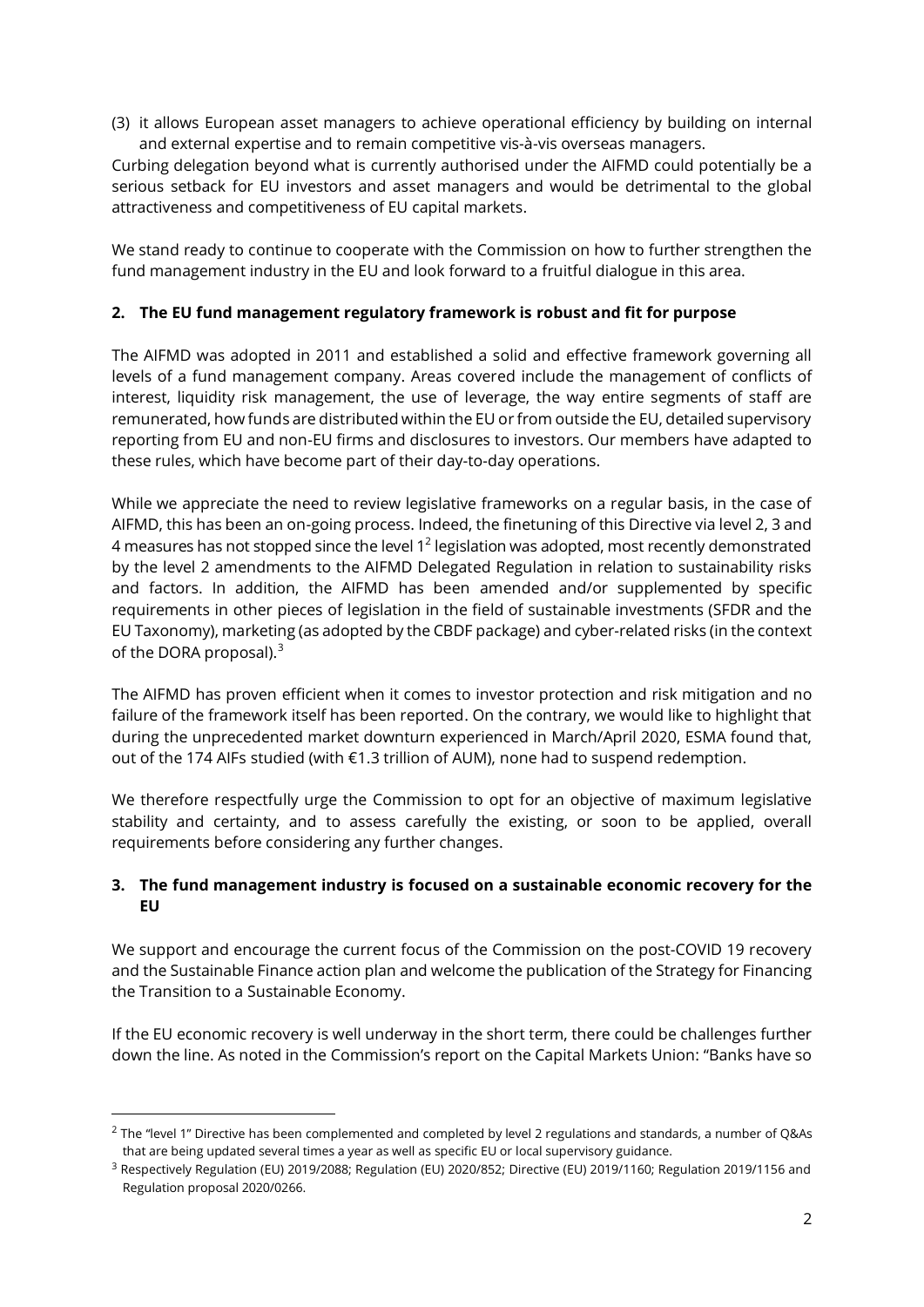far broadly continued lending to businesses. However, this financing – despite being absolutely essential for Europe's short-term recovery – *will not be sufficient given the magnitude and expected duration of financing needs. Market financing will be the lifeblood that sustains the recovery and future growth over the long-term* (emphasis added)." <sup>4</sup> Some Member States have linked the fund management industry to recovery plans,<sup>5</sup> and we agree that the next five years will be crucial for both the public and the private sector to work together and support EU corporates as well as EU citizens and consumers to get over an unprecedented crisis.

The Commission's Sustainable Finance action plan is both ambitious and dependent on a very rapid pace, in a constantly evolving environment. Sustainable finance is welcomed by our organisations, but the bulk of the action of the Commission has been essentially focused on the buy-side, with a wave of new regulations which have a profound impact on investment managers, asset owners as well as regulators' current operations and allocation of resources.

We therefore call on the Commission to focus on fostering growth in European capital markets and a sustainable and long-term economic recovery rather than amending already long-lasting regulatory frameworks which have been successful in ensuring the EU's competitiveness and attractiveness so far.

We hope the above elements will be helpful in your current considerations on the future of fund management in the EU. We would be interested in further discussing those points with you in a meeting in the course of this summer.

Yours sincerely,

**Jiří Król**  Deputy CEO, Global Head of Government Affairs

**Martin Bresson** Public Affairs Director Invest Europe

**Arthur Carabia** Director, ICMA and Secretary to AMIC

**Frank Dornseifer** CEO BAI

AIMA and the ACC

**Lindsey Keljo, Esq.** Managing Director and Associate General Counsel SIFMA AMG

**Michael Pedroni** Executive Vice President and Managing Director MFA

**Jeff Rupp** Director of Public Affairs INREV

<sup>4</sup> A Capital Markets Union for people and businesses-new action plan, European Commission, September 2020, available at: <https://eur-lex.europa.eu/legal-content/EN/TXT/HTML/?uri=CELEX:52020DC0590&from=EN>

<sup>5</sup> See the French 2020 Recovery Plan "participative loans" scheme, involving both banks and fund managers.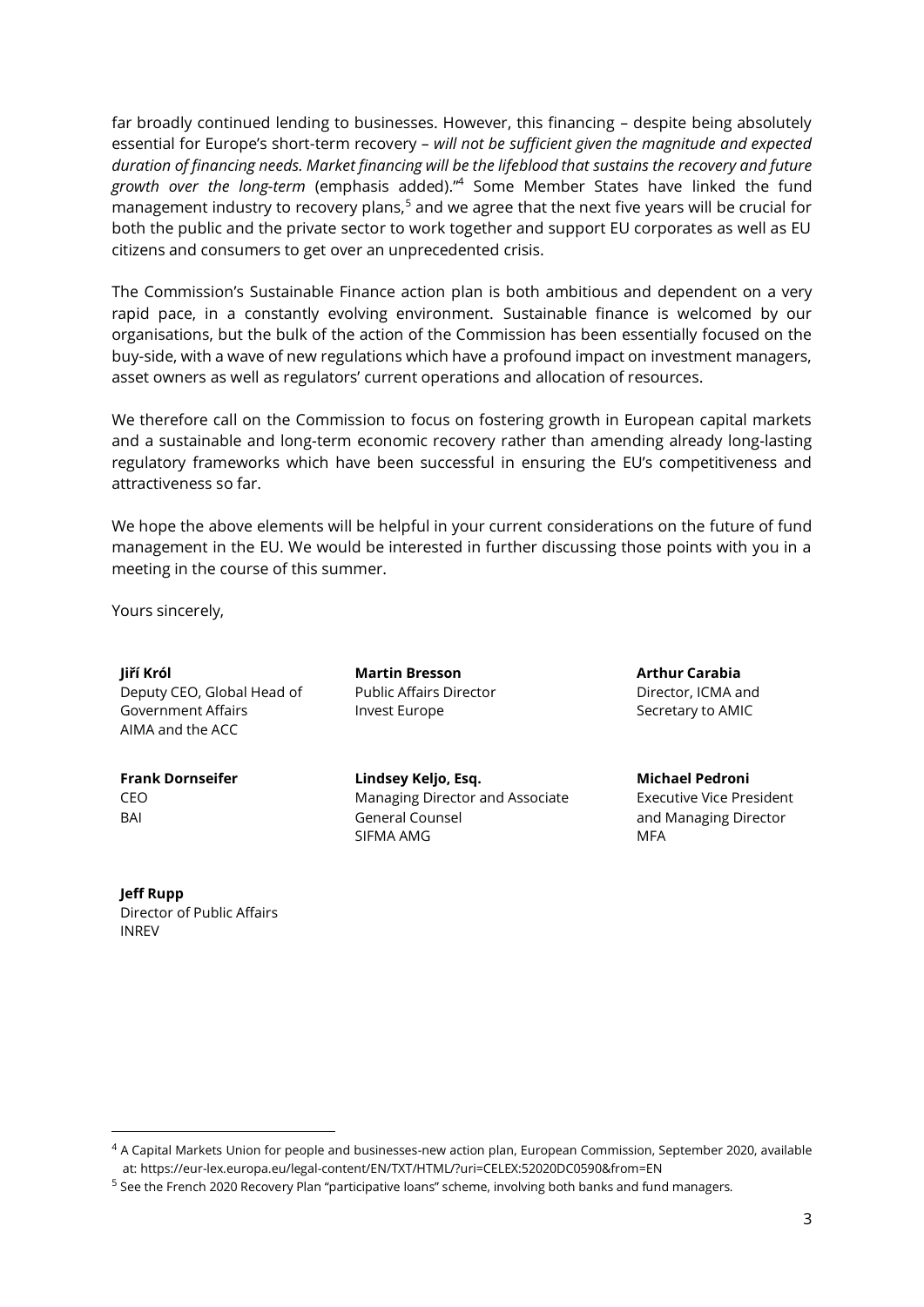#### **ANNEX**

### **ACC - The Alternative Credit Council**

The Alternative Credit Council (ACC) is a global body that represents asset management firms in the private credit and direct lending space. It currently represents 170 members that manage over \$450bn of private credit assets. The ACC is an affiliate of AIMA and is governed by its own board which ultimately reports to the AIMA Council. ACC members provide an important source of funding to the economy. They provide finance to mid-market corporates, SMEs, commercial and residential real estate developments, infrastructure as well the trade and receivables business. The ACC's core objectives are to provide guidance on policy and regulatory matters, support wider advocacy and educational efforts and generate industry research with the view to strengthening the sector's sustainability and wider economic and financial benefits. Alternative credit, private debt or direct lending funds have grown substantially in recent years and are becoming a key segment of the asset management industry. The ACC seeks to explain the value of private credit by highlighting the sector's wider economic and financial stability benefits.

#### **AIMA - The Alternative Investment Management Association**

The Alternative Investment Management Association (AIMA) is the global representative of the alternative investment industry, with around 2,000 corporate members in over 60 countries. AIMA's fund manager members collectively manage more than \$2 trillion in hedge fund and private credit assets. AIMA draws upon the expertise and diversity of its membership to provide leadership in industry initiatives such as advocacy, policy and regulatory engagement, educational programmes and sound practice guides**.** AIMA works to raise media and public awareness of the value of the industry. AIMA set up the Alternative Credit Council (ACC) to help firms focused in the private credit and direct lending space. The ACC currently represents over 170 members that manage \$400 billion of private credit assets globally. AIMA is committed to developing skills and education standards and is a co-founder of the Chartered Alternative Investment Analyst designation (CAIA) – the first and only specialised educational standard for alternative investment specialists. AIMA is governed by its Council (Board of Directors).

### **BAI - The Bundesverband Alternative Investments**

The Bundesverband Alternative Investments e. V. (BAI) is the central interest group of the alternative investments industry in Germany. The federation understands itself as catalyst between professional German investors and recognized offerers of alternative Investments products worldwide. It is committed to ensuring that German institutional and professional investors are able to diversify their capital investments more easily and effectively with regard to alternative investments, in particular with a view to securing German old-age provision in the long term. The BAI promotes public awareness and understanding of alternative investments and is committed to scientific research. It conducts a dialogue with political decision-makers and the responsible supervisory authorities and cultivates exchanges with national and international organisations and associations. The association pursues the goal of achieving legal reforms and further legal education in the interests of its members and their investors and of creating attractive and internationally competitive framework conditions for investing in alternative investments. The circle of BAI members recruited from all areas of the professional alternative investment business has grown to 250 businesses.

#### **ICMA - International Capital Market Association**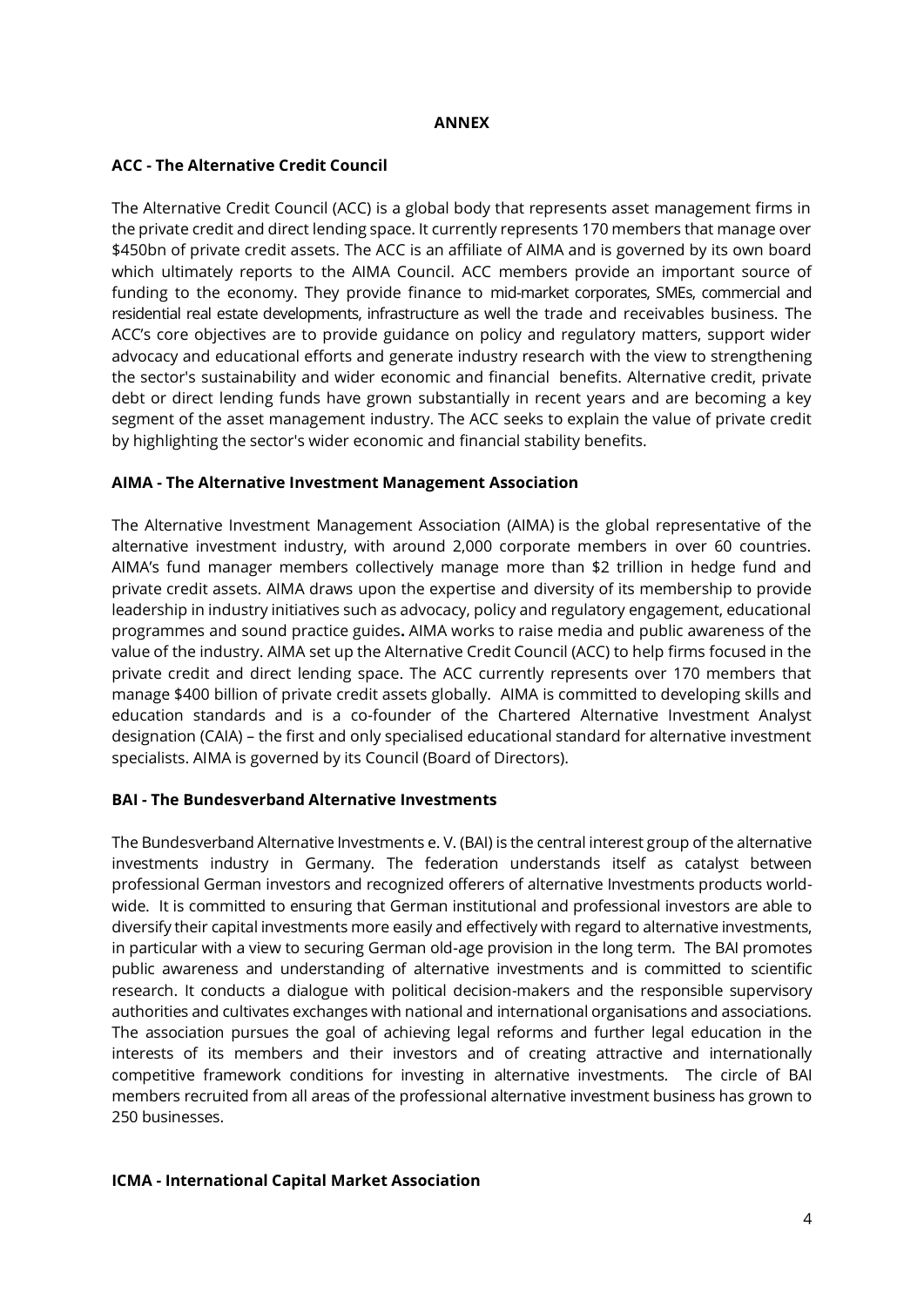ICMA promotes well-functioning cross-border capital markets, which are essential to fund sustainable economic growth. It is a not-for-profit membership association with offices in Zurich, London, Paris, Brussels and Hong Kong, serving around 600 member firms in 65 jurisdictions globally. Among its members are private and official sector issuers, banks, broker-dealers, asset managers, pension funds, insurance companies, market infrastructure providers, central banks & law firms. It provides industry-driven standards and recommendations, prioritising four core fixed income market areas: primary, secondary, repo & collateral and sustainable finance. ICMA works with regulatory and governmental authorities, helping to ensure that financial regulation supports stable and efficient capital markets.

### **INREV - The European Association for Investors in Non-Listed Real Estate Vehicles**

INREV is the European Association for Investors in Non-Listed Real Estate Vehicles. We provide guidance, research, data and information related to the development and harmonisation of professional standards within the non-listed property funds industry across Europe. INREV has more than 460 members, including institutional investors from around the globe such as pension funds, insurance companies and sovereign wealth funds, as well as investment banks, fund managers, fund of funds managers and advisors representing all facets of investing into non-listed real estate vehicles across Europe. Our fund manager members manage more than 500 nonlisted real estate investment funds, as well as joint ventures, club deals and separate accounts for institutional investors.

### **Invest Europe**

Invest Europe is the association representing Europe's private equity, venture capital and infrastructure sectors, as well as their investors. Our members take a long-term approach to investing in privately held companies, from start-ups to established firms. They inject not only capital but dynamism, innovation and expertise. This commitment helps deliver strong and sustainable growth, resulting in healthy returns for Europe's leading pension funds and insurers, to the benefit of the millions of European citizens who depend on them. Invest Europe aims to make a constructive contribution to policy affecting private capital investment in Europe. We provide information to the public on our members' role in the economy. Our research provides the most authoritative source of data on trends and developments in our industry. Invest Europe is the guardian of the industry's professional standards, demanding accountability, good governance and transparency from our members. Invest Europe is a non-profit organisation with 25 employees in Brussels, Belgium.

# **MFA - Managed Funds Association**

Managed Funds Association (MFA) represents the global alternative investment industry and its investors by advocating for regulatory, tax, and other public policies that foster efficient, transparent, and fair capital markets. MFA's more than 130 member firms collectively manage nearly \$1.6 trillion across a diverse group of investment strategies. Member firms help pension plans, university endowments, charitable foundations, and other institutional investors to diversify their investments, manage risk, and generate attractive returns over time. MFA has a global presence and is active in Washington, London, Brussels, and Asia. [www.managedfunds.org.](http://www.managedfunds.org/)